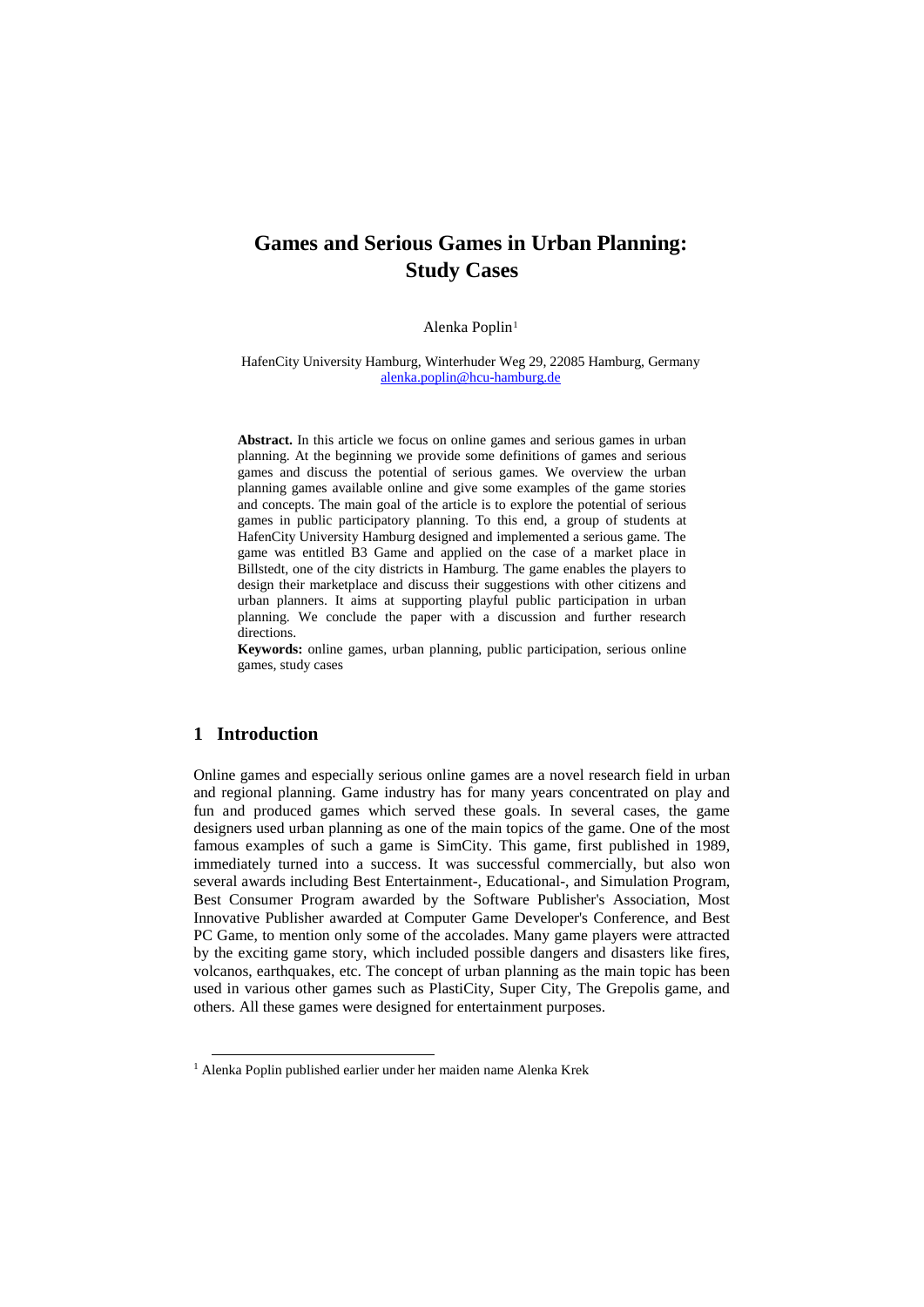Serious games have a different goal; they are designed for other purposes than solely play and entertainment [1]. In recent years serious games became a growing field in the game industry. Researchers and developers investigate a variety of possibilities for their implementation in several areas: in organisation management, education, health care and the military. Game-based learning became a challenging research field in education. Development of serious online games in urban planning is in its initial stages. Thus, there is a very limited amount of literature available in this field. We are interested in gaining a more profound knowledge about the possibilities of serious games in urban planning.

In our research we concentrate on the concept of serious online games. We are particularly interested in public participatory situations in which citizens contribute their opinions about the urban planning changes in their environment. Our broader research agenda, not completely answered in this paper, includes the following research questions:

- Can serious games improve citizens' learning about the environment;
- Can game-based learning in urban planning add more enjoyment to citizens who participate;
- Which game stories are appropriate for serious games in urban planning;
- How should public participatory games in urban planning be designed in order to attract many citizens?

This article represents our first step towards a more profound research agenda. It provides an overview of the games and serious games that include urban planning as a part of their game story. We demonstrate our first experiences in trying to create an online serious game titled B3 Game, which aims at supporting public participatory processes in one of the selected city districts in Hamburg.

This article is organised as follows: In section 2 we provide some selected definitions of games and serious games and discuss the potential of serious games. In section 3 we demonstrate examples of computer-based urban planning games. Section 4 concentrates on our case study of a serious game. We present the B3 Game designed at HafenCity University Hamburg in the process of research on serious games in urban planning. We conclude the article with a discussion about how serious a serious game in urban planning can be, and we end the article with potential directions for our further research.

# **2 Games and Serious Games**

# **2.1 Games: Definitions**

There are many definitions of games available and it is not possible to list all of them in this article. We selected those that are relevant for our research. Parett [2] makes an important distinction between the formal and informal game. According to him, an informal game is basically undirected play. A formal play has, according to Parett [2], a twofold structure based on ends and means. Ends represent the contest to achieve an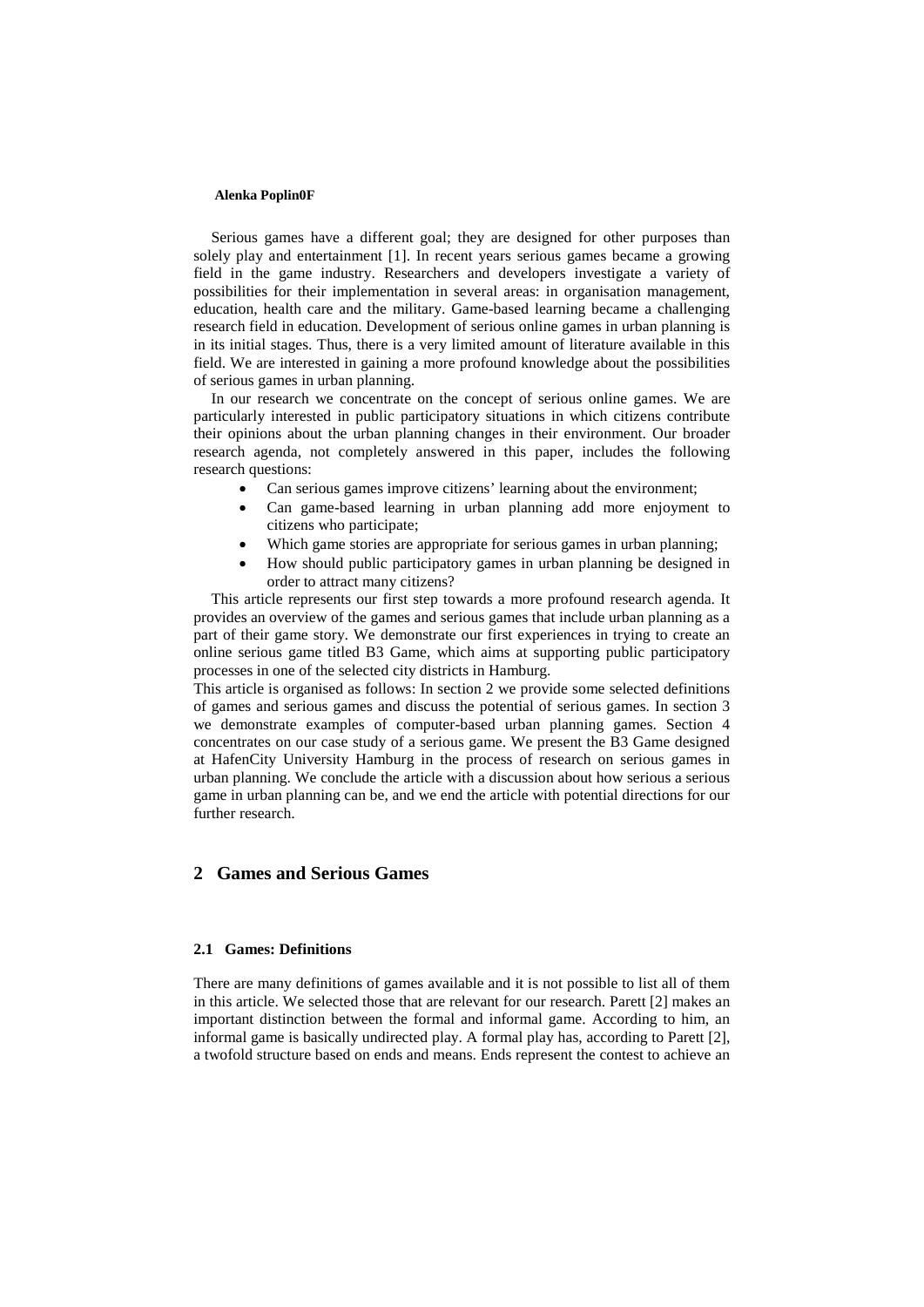objective. Means is an agreed set of equipment and procedural rules that can produce a winning situation. Abt [1] defines it as follows: "Reduced to its formal essence, a game is an activity among two or more independent decision-makers seeking to achieve their objectives in same limiting context. A more conventional definition would say that a game is a context with rules among adversaries trying to win objectives".

#### **2.2 Serious Games**

The term serious games refers to games designed to support other functionalities than solely for entertainment [3]. According to Zyda [4] "applying games and simulations technology to non-entertainment domains results in serious games". He also provides a definition for serious games, claiming that they are "a mental contest, played with a computer in accordance with specific rules that uses entertainment to further government or corporate training, education, health, public policy, and strategic communication objectives."

When comparing serious games with computer games, Zyda [4] argues that serious games have more than just story, art, and software. It is the addition of pedagogy, or activities that educate or instruct that make games serious. He also stressed that pedagogy must be subordinate to story and that the entertainment component comes first. A problem with the term "serious game" itself is that there appears to be a contradiction between its constituents; the terms "serious" and the term "game" may seem to be mutually exclusive [5]. According to Prensky [6], games should be fun first and then they should encourage learning. Fun has also been described as a side effect of learning something new [3]. Michael, D and S. Chen [3] also argue that the main point of serious games is to get players to learn something, and, if possible, have fun doing it.

#### **2.3 The Potential of Serious Games**

Today's "serious games" is a serious business; as stated by Ben Sawyer, co-founder of the Serious Games Initiative [5]. The market of serious games was in 2006 estimated to be worth of \$20 million, and digital gaming is a \$10 billion per year industry [7]. Serious games are becoming more and more important in the global education and training market [3]. This market was, for example, in 2003 estimated at \$2 trillion [5]. Examples of implementations include games used in cultural heritage [8], military applications and training [9], policy and management issues, public participation [10], health care, and change management.

The potential of serious online games for urban planning and especially in the phases where public participation is needed has an enormous potential. The research in this area is very promising, novel and still in the initial phases. It is based on a hypothesis that games can potentially enable easier and joyful learning processes and bring playfulness into the process of public participation, sometimes referred to as playful public participation [10]. In the next section of this article we provide an overview of the urban planning games currently available online.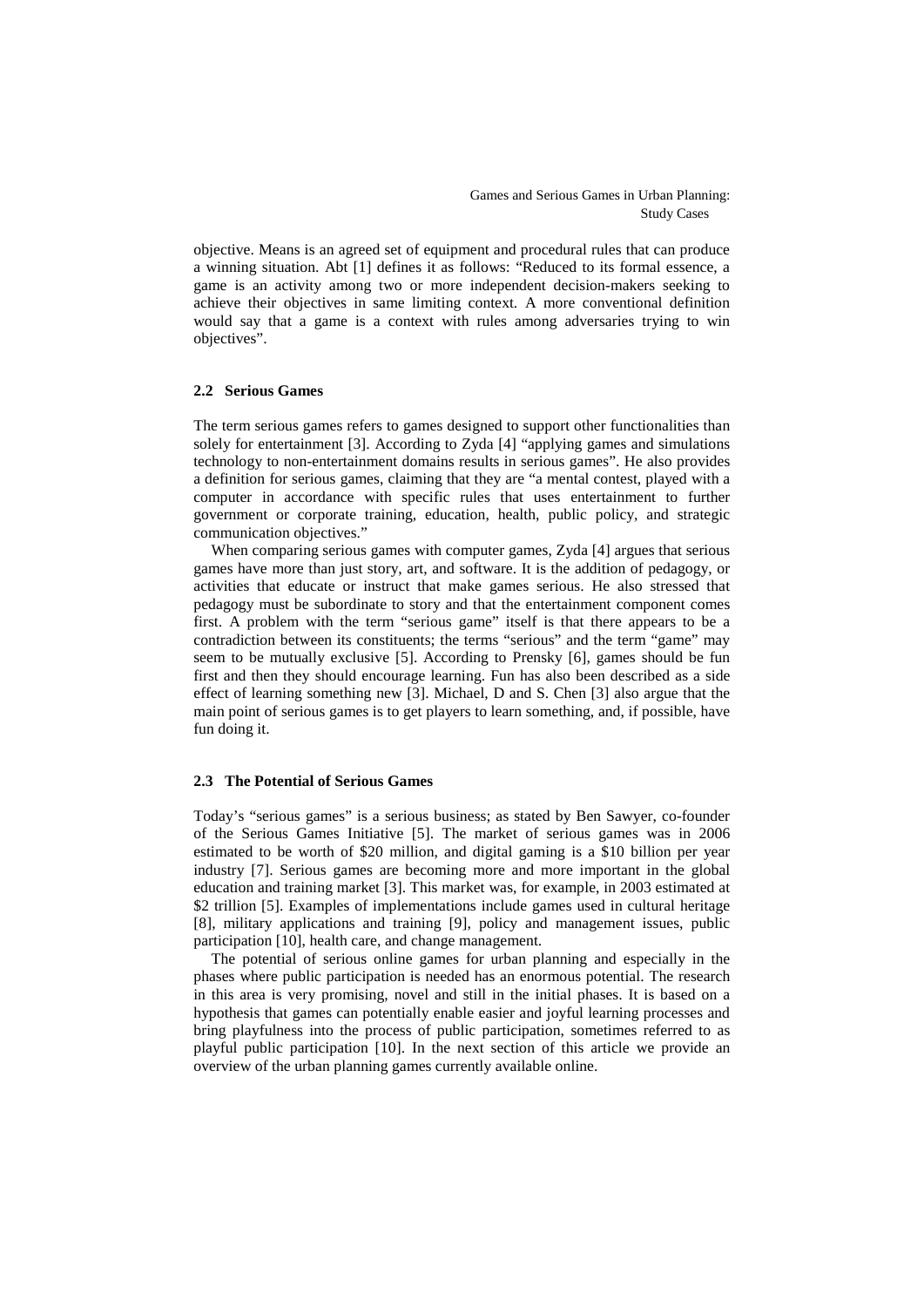# **3 Online Urban Planning Games**

Urban planning is a topic in several commercially available games. All of them were designed for entertainment purposes. The examples of games, described in this section, include the famous game titled SimCity, followed by PlastiCity, Urban Plans, City Creator, and Super City. The list of other urban planning games, not described here, includes The Geopolis game, Dumptown or Recycle City, Face Your World, and Urbis' Create Your own Supercity.

SimCity is perhaps one of the most famous games related to urban planning. It is a simulation game in which the player can found a city, take care and maintain it in the framework of the given budget available for a variety of activities. The main objective of the game is to build and design a city. In the first stage of playing the game, the player can change and alter the terrain of the city before building on it. She can mark certain parts of the terrain and change them into different zones. The player can add buildings, select and vary the level of taxes, build transportation systems and enhance the city in many other ways. The game includes possibilities of disasters such as floods, fires, volcanoes, meteors, earthquakes, tornados, and damages caused by monsters or extra-terrestrial vehicles. Depending on a variety of factors, such as land value, demand, and different levels of taxes, the player can achieve a certain wealth level in the city.



**Fig. 1**. The original cover of SimCity Game released in 1989

The game can be played by one person at a time and thus annuls the traditional ''win or lose'' focus of most games. Instead, the initial objective was to make the citizens of the simulated city happy by creating an optimal environment. There is no way to win the game and it is therefore an open-end game. The player can use her imagination and has unlimited possibilities for the creation of her own city.

The game was first released in 1989 (Fig. 1). It was commercially available for \$50 [11]. The first version of the game was designed by Will Wright in 1985 under the name Micropolis. Later, it was introduced by Maxis Software in Lafayette, California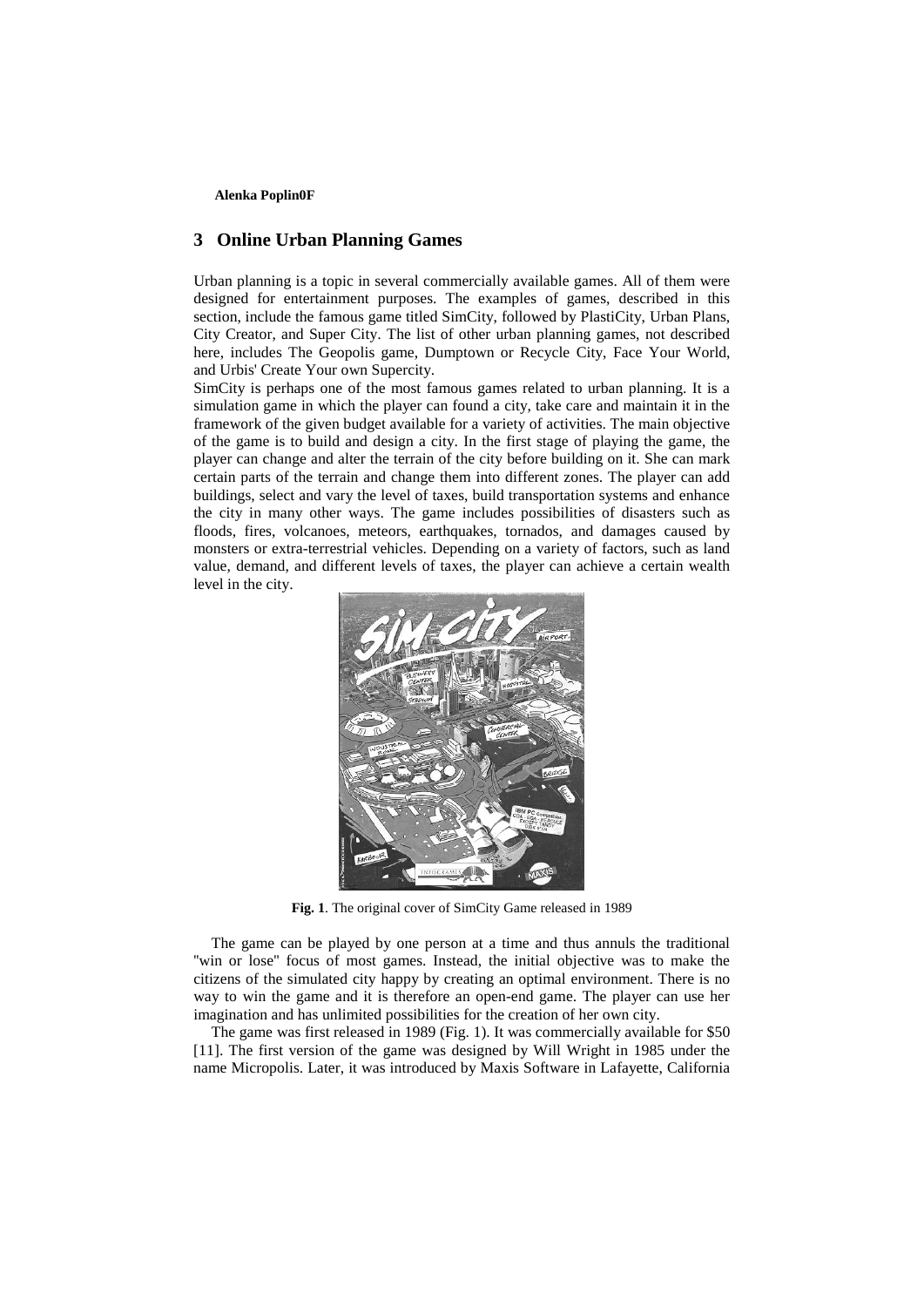[11], for the computer Commodore 64. According to Maxis' view, a good city was simply one that worked [11]. The game included two different games. The first one offered eight scenarios of disasters both real and imaginary. For example, one of the cities was San Francisco in 1906, just before and just after the great earthquake. The challenge was to rebuild the city. Another scenario was set in Boston in 2010, where a nuclear meltdown is imminent.

The success of the first version lead to the development of further versions [SimCity 2000](http://en.wikipedia.org/wiki/SimCity_2000) in 1993, [SimCity 3000](http://en.wikipedia.org/wiki/SimCity_3000) in 1999, [SimCity 4](http://en.wikipedia.org/wiki/SimCity_4) [12] in 2003, [SimCity DS,](http://en.wikipedia.org/wiki/SimCity_DS) and **[SimCity Societies](http://en.wikipedia.org/wiki/SimCity_Societies)** in 2007. The original SimCity was later renamed SimCity Classic. In January 2008, the SimCity source code was released as a free software GPL 3 license under the initial working title Micropolis, used in 1985.

### **3.2 PlastiCity**

PlastiCity is a computer game based on the architectonic visions and controversial suggestions of British architect Will Alsop. Alsop's controversial vision for the redesigning of Bradford's city centre led to an uproar in the media. It initiated intense discussions among the public about how far a 'masterplan' for urban reconstruction could go. Alsop's suggestion to replace two of the most prominent buildings in the geographical centre of the city with a lake sounded like a joke to many of the inhabitants of Bradford [13].



**Fig. 2**. 3D representation of the buildings in PlastiCity [13]

The game PlastiCity is focused on the Bradford city centre. The players can build, demolish, repaint, rescale and rotate buildings in the city centre. The representation is done in a 3D environment (Fig. 2) and supports complex interactions of the player and the game environment.

The game was created by Mathias Fuchs (Senior Lecturer at University of Salford) and Steve Manthorp (Special Project Manager, Bradford). The authors of the game claim: "Led by Alsop's statement that "the absence of joy is the biggest threat to our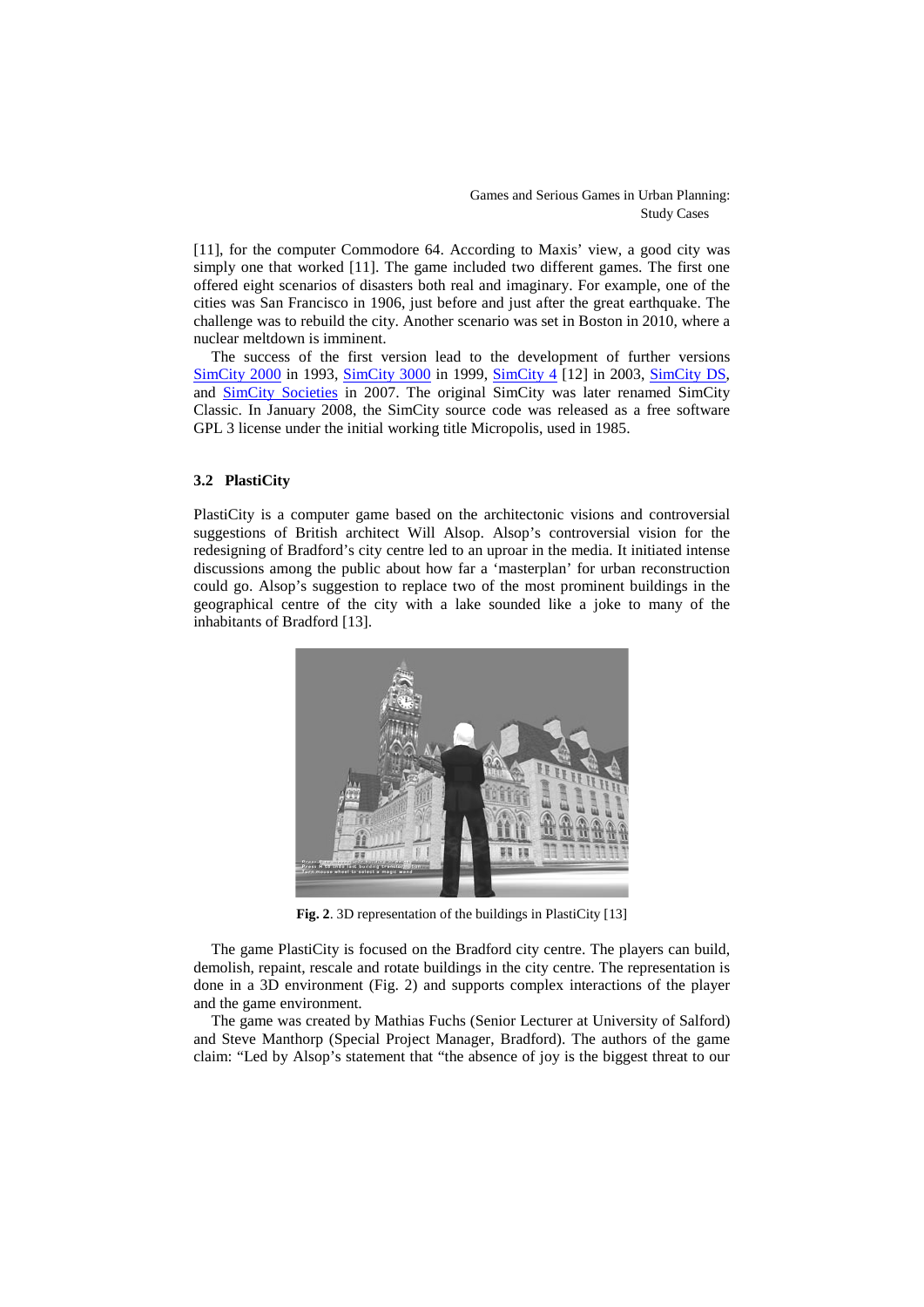society" we have attempted to emphasize the playful, joyful and ludic elements in urban planning and question the more serious, technically 'sane' approaches [13]".

The first phase of the project was carried out with the support of the Lightwave partnership: a Bradford based organisation run by the National Museum of Photography, Film and Television, Bradford University, the City of Bradford and a regional development organisation [13]. It is based on careful research of the city planning institutions, such as the City Council for Planning, the city centre master plan [14], and the wishes and demands of the local population. It included investigations of the current, past and possible future of urban structures and the history of visions of "cities of the future" related to the visions provided by some well known thinkers and architects such as, for example, Charles Fourier and Le Corbusier.

The game PlastiCity includes realistic architectonic models, basic game-play, and a set of functions developed for the purposes of creating and changing the buildings. A significant amount of time had to be spent on taking photos of the buildings and modelling major buildings. In the second phase of its development, the creators also included different possible urban planning strategies that can be used by the players, and implemented some ethnic and gender specific game elements.

# **3.3 Urban Plans**

Urban Plans [15] is an urban planning simulation game in which the main objective is to reach the highest possible population for the city. It can be classified as a noncompetitive game and is in principle a very simple game created in the Adobe Flash environment (Fig. 3).



**Fig. 3**. Urban Plans user interface [15]

The basic city structure includes streets, green areas representing lots, blue areas representing water, in a simple layout predefined by the game. The player can insert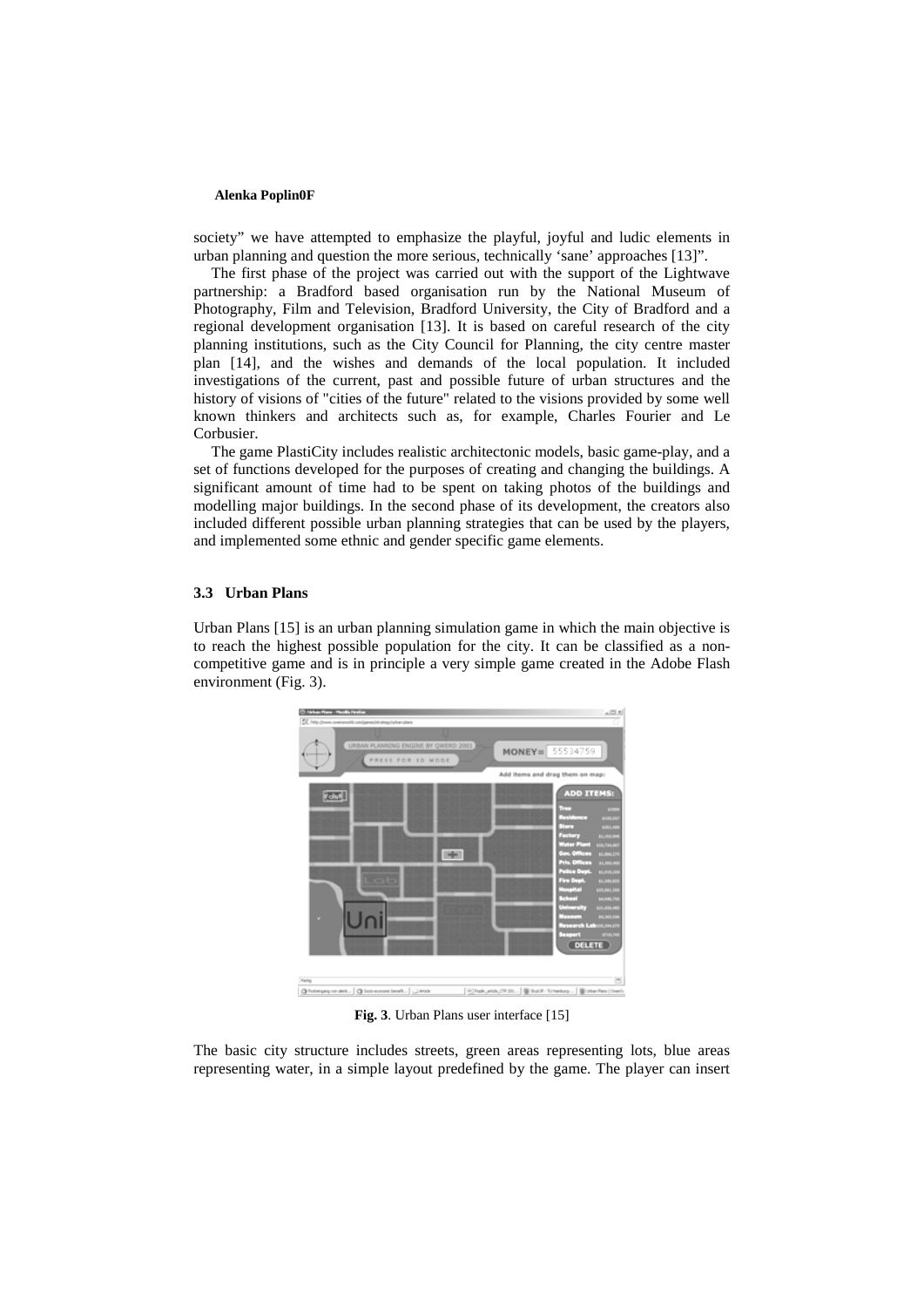buildings and trees with a simple drag and drop functionality. The buildings are classified according to their functionality such as stores, factories, universities, museums, governmental and private offices, police and fire departments, hospitals, research labs, and seaports. The player can chose between 2D or 3D representations and can easily earn game money. A relatively high amount of money earned can be used to create buildings, factories, universities and other elements of the environment.

#### **3.4 City Creator**

City Creator [16] is somewhat similar to Urban Plans and also represents a noncompetitive kind of a game. It is available for free online. The game starts with instructions on how to use the elements and how to play the game. These instructions are displayed on the first page of the game; see the left field of the game on Figure 4.



**Fig. 4**. City Creator user interface (©2002-2011 Denise Wilton & Cal Henderson)

After reading the instructions one can start playing the game entering one of the four possibilities displayed in the right field of the game. The player can drag and drop the elements of the city in the environment of the game. The elements are not labelled with their function as in Urban Plans; instead their function can be determined by the user's perception of the icon. The icons represent different kinds of buildings; they are colourful and represented in 3D. There is no score or competition involved with this game. The player can conclude the game when she feels satisfied and desires to send a copy of the created town to someone via email.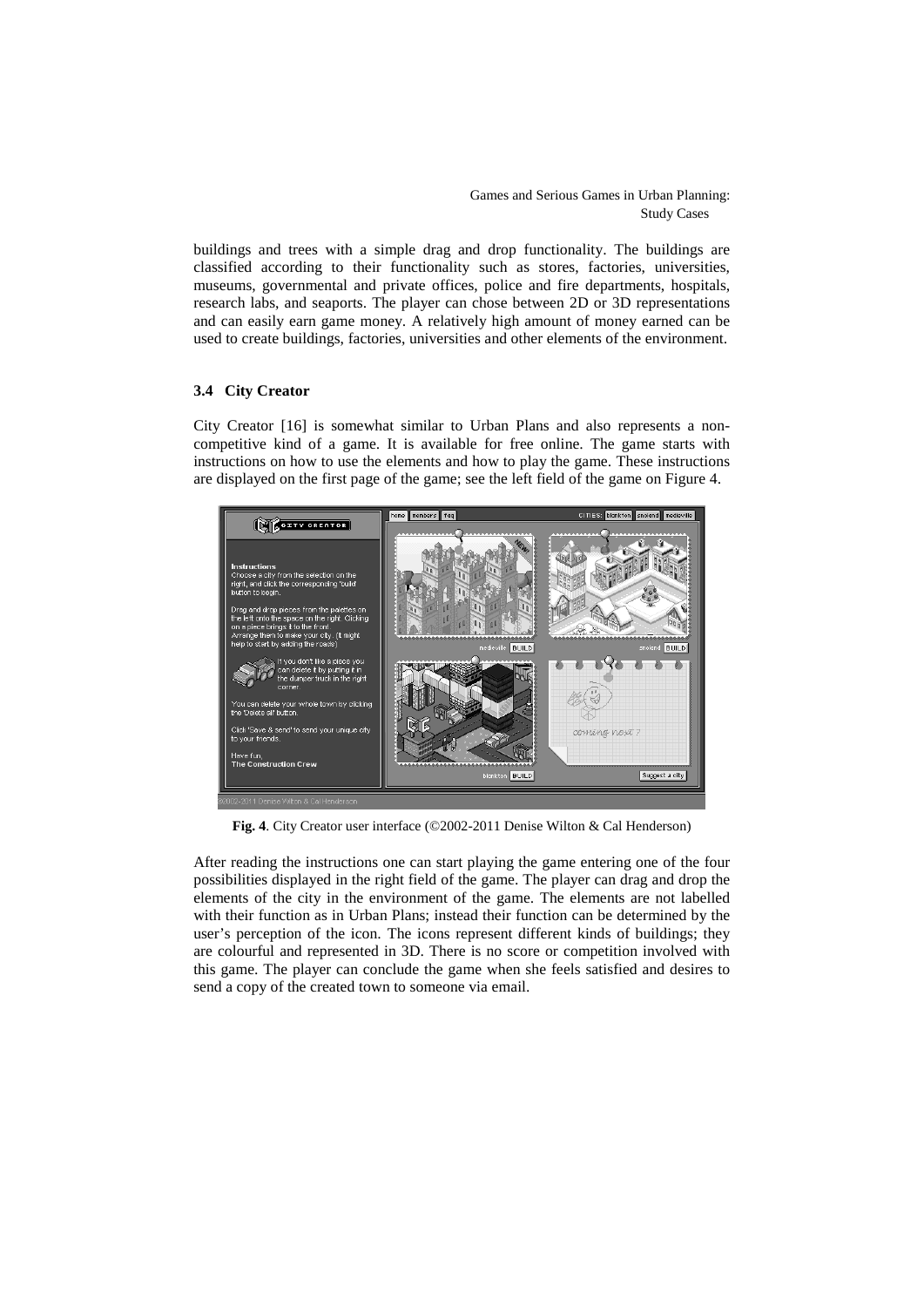#### **3.5 Super City**

Super City [17] is a game created in Adobe Flash and can be played online for free. The player can build homes and shops and gain money and population. The economy is involved as well. The player has to pay the bills; in some versions of the game, the player has to pay a bill of \$800 every five days. The enemies sometimes attack the city and the player has to fight the enemies. The enemies appear without any influence or provocation by the player. The player has to fight them as soon as they appear on the screen without having a possibility of avoiding the conflict with them. Every fight costs \$500. The player is stimulated to continue playing the game with messages that appear on the screen. Sometimes the online citizens will complain about the high level of pollution in the city, which also happens just suddenly. Solving the problem of the pollution costs \$200. Some other times they complain about the low level of security and the player has the option to add another police office in the city. A possibility of a tornado represents another danger for the citizens. The city can be surprised by a UFO and the citizens get freaked out by the aliens. Bottom line, the player has to take care of the security of the populace. The traffic is represented by moving cars which gives a realistic feeling and brings additional dynamics into the game. The game comes with sound, which can be turned off by the player.



**Fig. 5**. Facebook version of the Super City game

Super City claims to be the first city building game on Facebook [\(www.apps.facebook.com/supercity\)](http://www.apps.facebook.com/supercity). In November 2010 they celebrated their first anniversary. They also plan to include some radical changes and improvements including the option of selling the buildings.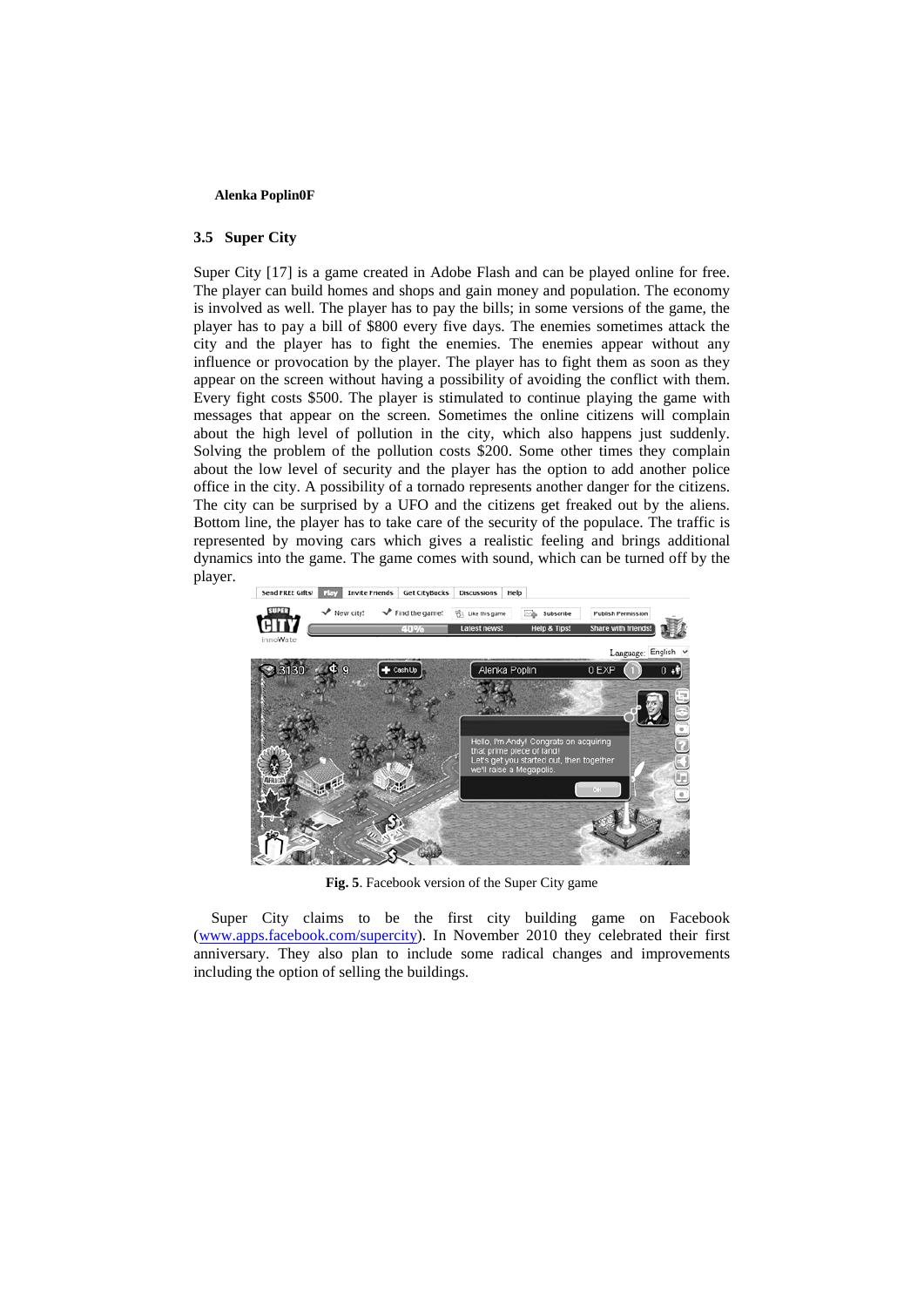# **4 Serious Games in Urban Planning: the B3 Game**

This section summarizes our experiences and starts with our research goal, a description of the game environment taken from a real-world example, the implementation of our own serious game, B3, and concludes with a discussion on comparable, recent projects.

# **4.1 Research Goal: Playful Public Participatory Game**

Our research was motivated by the idea of playful public participation initially presented by [10]. How can public participation be playful? What are the elements of playful public participation? Krek [10] suggests using games in order to create a playful learning environment in which the citizens enjoy participating in urban planning. Our main research goal was to concentrate on the design of a game which could possibly result in playful public participation and to implement the game in the form that can later be tested with the help of potential users. The game has been developed at HafenCity University Hamburg as a part of a student research project. The project lasted one year and included an exchange with Florida Atlantic University, which helped to improve the concept of the game.

# **4.2 The B3 Game: Urban Planning Situation**

The designed and developed game was entitled the B3 Game. The name B3 stands for Billstedt-Bürger-Beteiligung, which can be translated into Billstedt-Citizens-Participation. The game concentrates on the urban situation of Billstedt, located on the eastern side of Hamburg (Fig. 6).



Fig. 6. Billstedt on the east side of Hamburg (© Google-Map data © Tele Atlas)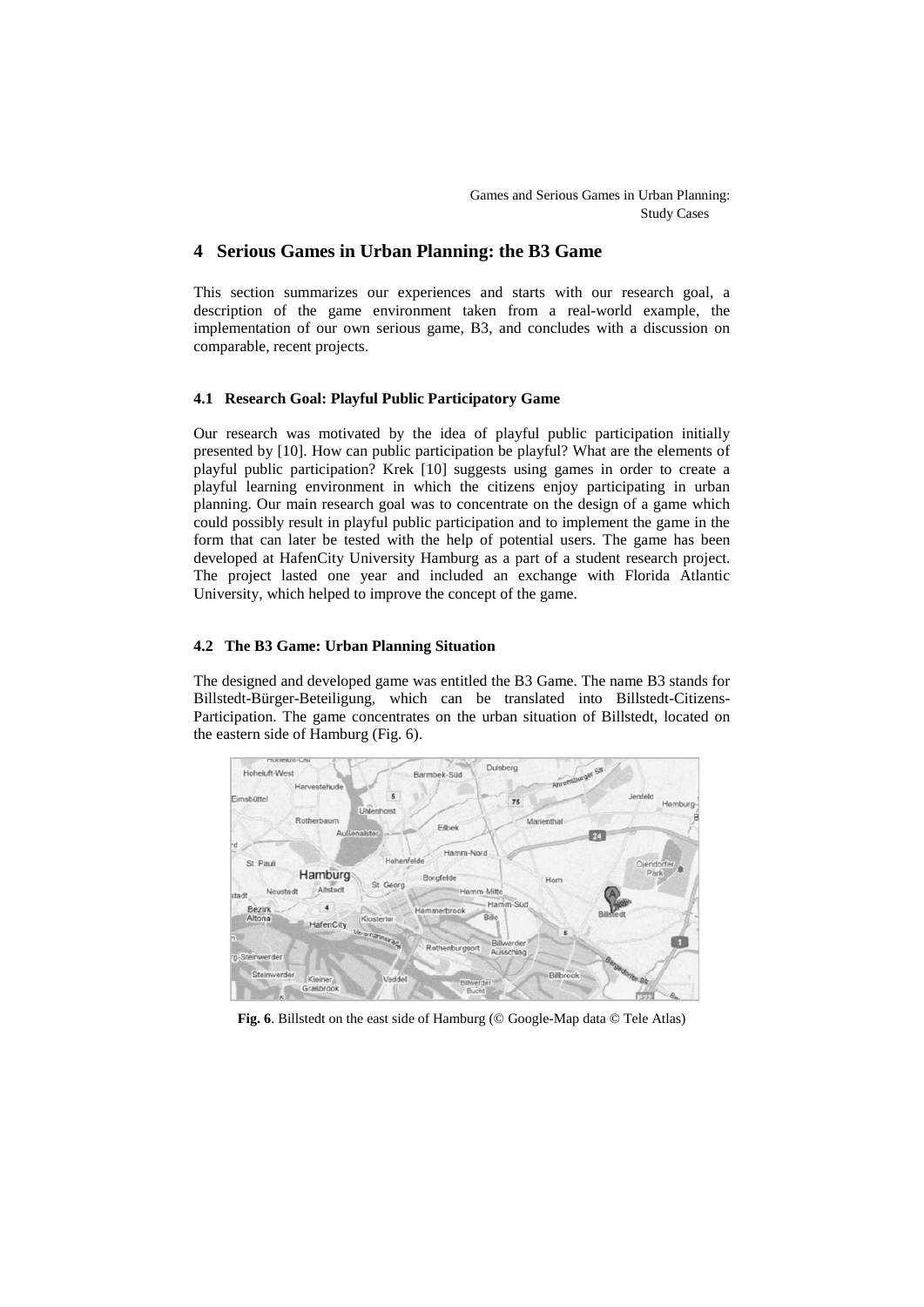Billstedt is a culturally mixed section of Hamburg with about 70.000 inhabitants. It has a rather bad reputation, a high crime rate, unbalanced social structure, and high unemployment rates; 23% of the inhabitants are foreigners, and there is an extraordinary high number of children. Because of this situation, the government decided to initiate a new urban planning programme titled "Schau nach Osten" (Look to the East). The B3 Game takes this framework and concentrates on a new design of the marketplace in Billstedt.

The marketplace in Billstedt is surrounded by a shopping centre on the north-west side and some shops and coffee houses on the east side (Fig. 7). The centre of the marketplace could potentially be used for pleasant activities such as enjoying a coffee, playing with children, reading, etc. Currently, the marketplace does not offer these possibilities. The inhabitants of the city entering the Billstedt shopping centre pass by some old benches which are rarely used, and some neglected trees.



 **Fig. 7**. Billstedt centre (© Google-Map data © Tele Atlas)

The marketplace has a great potential to become a very pleasant place where the citizens can meet friends, spend some time with children playing on a playground or just rest and enjoy a pleasant shade under the trees. The government, with their vision of "looking east," wanted public input: What are the wishes of the citizens? How would they like their marketplace to be designed? The B3 Game aims at encouraging the citizens to contribute their opinions about the marketplace and learn about the current situation and issues of this part of their city. If the marketplace could be revitalised, then the B3 Game could be expanded to include other areas, as the game itself is rather adaptable.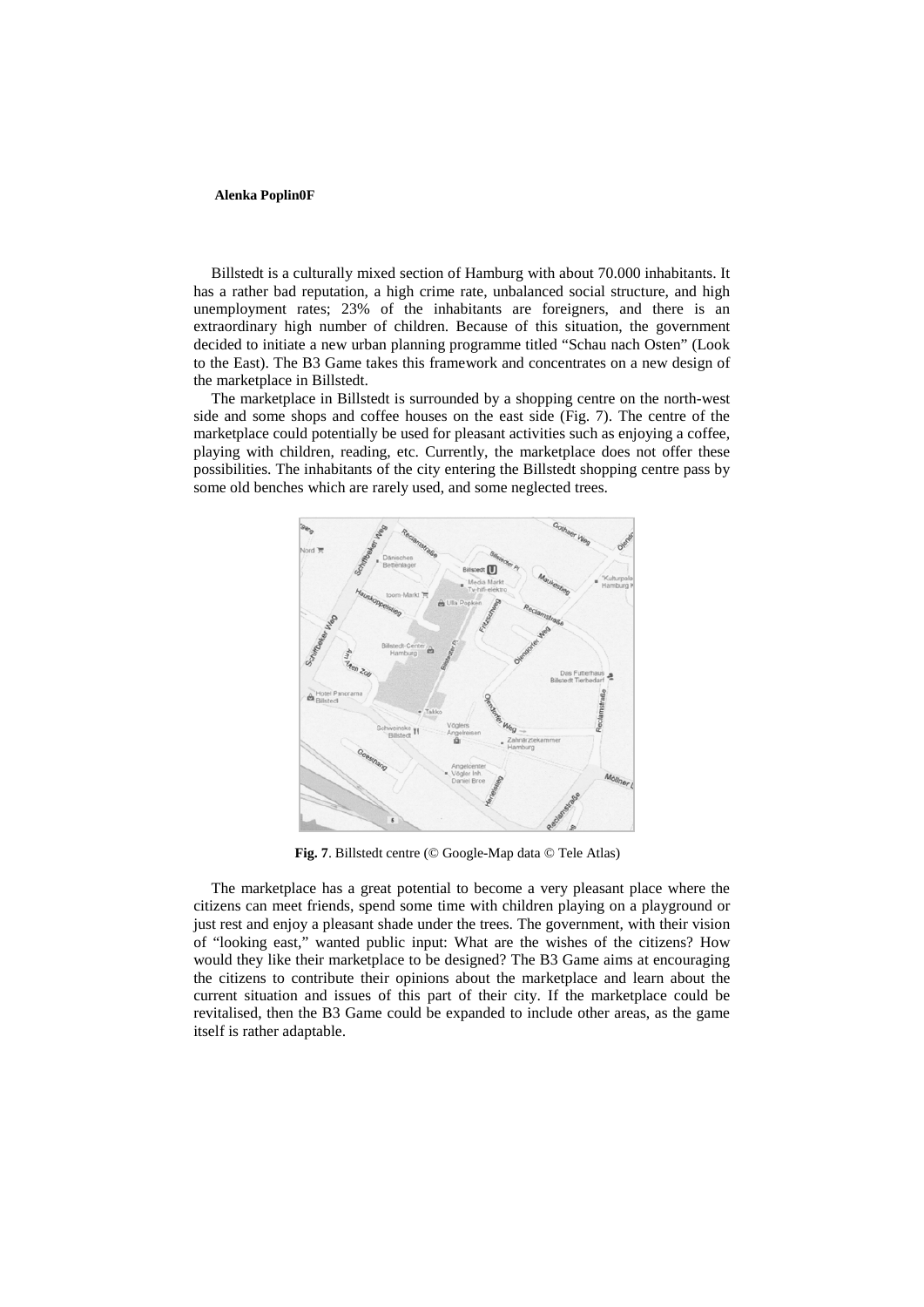# **4.3 The B3 Game: Implementation**

The user interface of the game was designed and visualised with the help of the software Adobe Flash. The B3 Game aims at enabling the citizens of Billstedt to concentrate on the marketplace, which is the subject of public discussions. In the current version of the design, the players can view the current situation on the marketplace in a video, choose between 2D and 3D visualisation of the marketplace, and design their own marketplace, adding different spatial elements such as benches, trees, lights, playground for children, etc. Fig. 8 shows the user interface of the game with the selected 3D environment. The elements of the environment, such as benches, trees and lights, are placed on the top of the user interface. The monkey was selected by the player among several different icons representing an electronic help, guiding the players through the game. The player is now ready to select the elements, drag them into the 3D marketplace and essentially redesign it until she is satisfied with her creation.



Fig. 8. The B3 Game user interface [18]

The B3 Game was user-friendly and afforded the citizen not only the possibility of creating a new town square, but the created vision could be immediately included in the participatory process. Once the player designed her preferred market place, and inserted or placed the elements she would like to have on the marketplace, she can send her vision to the urban planners via E-Mail. The citizens can view the contributions of other citizens and vote for the one they like the most. The top three contributions appear visible to everybody and the citizens can view the contributions of other players. They can get involved into a chat with other citizens discussing the visions of further development of the marketplace, or with urban planners asking for their professional view about possible further developments of this district.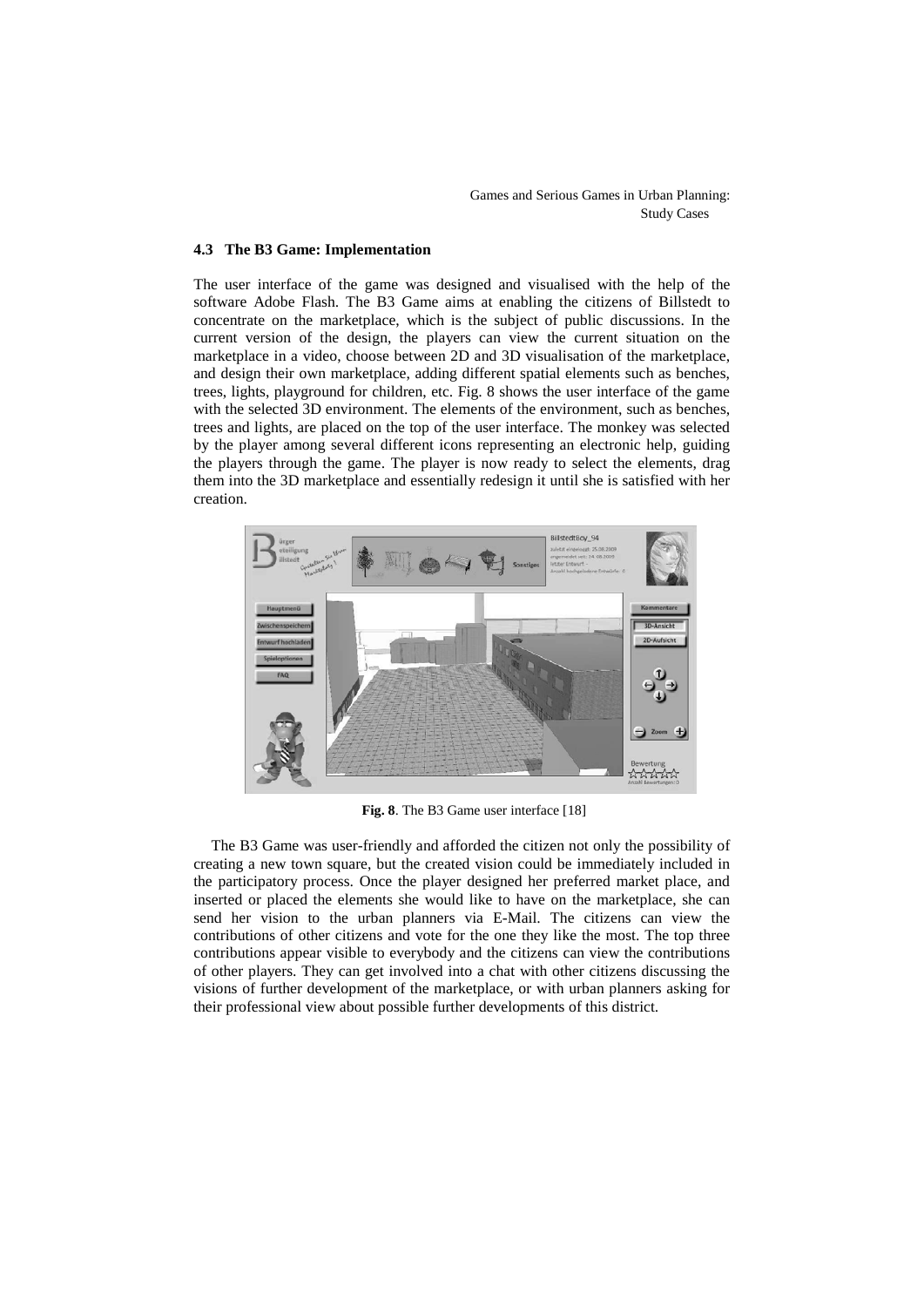#### **4.4 Comparable Recent Developments**

Serious games in public participatory urban planning are a novel topic, as well in research in the game industry. We can report about three projects which can be compared with the B3 Game project.

The earliest comparable project was designed in 2004 at the University of Wisconsin-Madison. The researchers entitled it Urban Science. In Urban Science, the game designers explored how innovative technology-based learning environments support students in improving their understanding of ecology. The players learn about different topics related to ecology, develop self-confidence and presentation skills, and start to see the world through the eyes of a problem-solving urban planner. In the test phase, the researchers challenged some Riverside University High School students to reshape State Street, a main street in Madison, Wisconsin, by taking on the role of an urban planner [19]. The game was run through Riverside's community learning center and coordinated by Milwaukee Recreation. In the role of urban designers, the students had to consider issues such as affordable housing, parking, ecological issues and crime while balancing the desires of special interest groups such as businesses, a cultural preservation organization, and other community advocates.

In 2010, several projects appeared in which the game designers aimed at implementing the concepts of serious games in urban planning. Participatory Chinatown and CityOne are at the moment the most well known commercially available applications.

Participatory Chinatown [20] is a 3D game developed by Newburyport-based Muzzy Lane Software in partnership with the Asian Community Development Corporation (ACDC), Emerson College, and the Metropolitan Area Planning Council (MAPC). It is a game which aims at attracting young residents. It combines games with virtual interaction in order to help residents of this district in Boston to better shape the future development of their neighborhood. The game runs on Muzzy Lane's "Sandstone" platform, which allows the game to be played on locally-networked computers reserved for community meetings or directly available from the web at [http://www.participatorychinatown.org/.](http://www.participatorychinatown.org/) The results of the community meetings supported by Participatory Chinatown Game fed into the 2010 Chinatown Master Plan.

The second example is IMB game CityOne [21]: A Smarter Planet Game. It was first introduced on May 4th at the IMPACT 2010 conference in Las Vegas. IBM has labelled CityOne as a "serious game" in which the players learn how to apply technology in new innovative ways. IBM hopes that the game will allow players to "discover how to make their cities and their industries smarter." It aims to target urban planners, students, academics and those who are curious about the serious aspects of urban planning.

# **5 Conclusions and Further Work**

In this article we first provided some definitions of games and serious games and showed examples of online games that focus on urban planning as the main topic.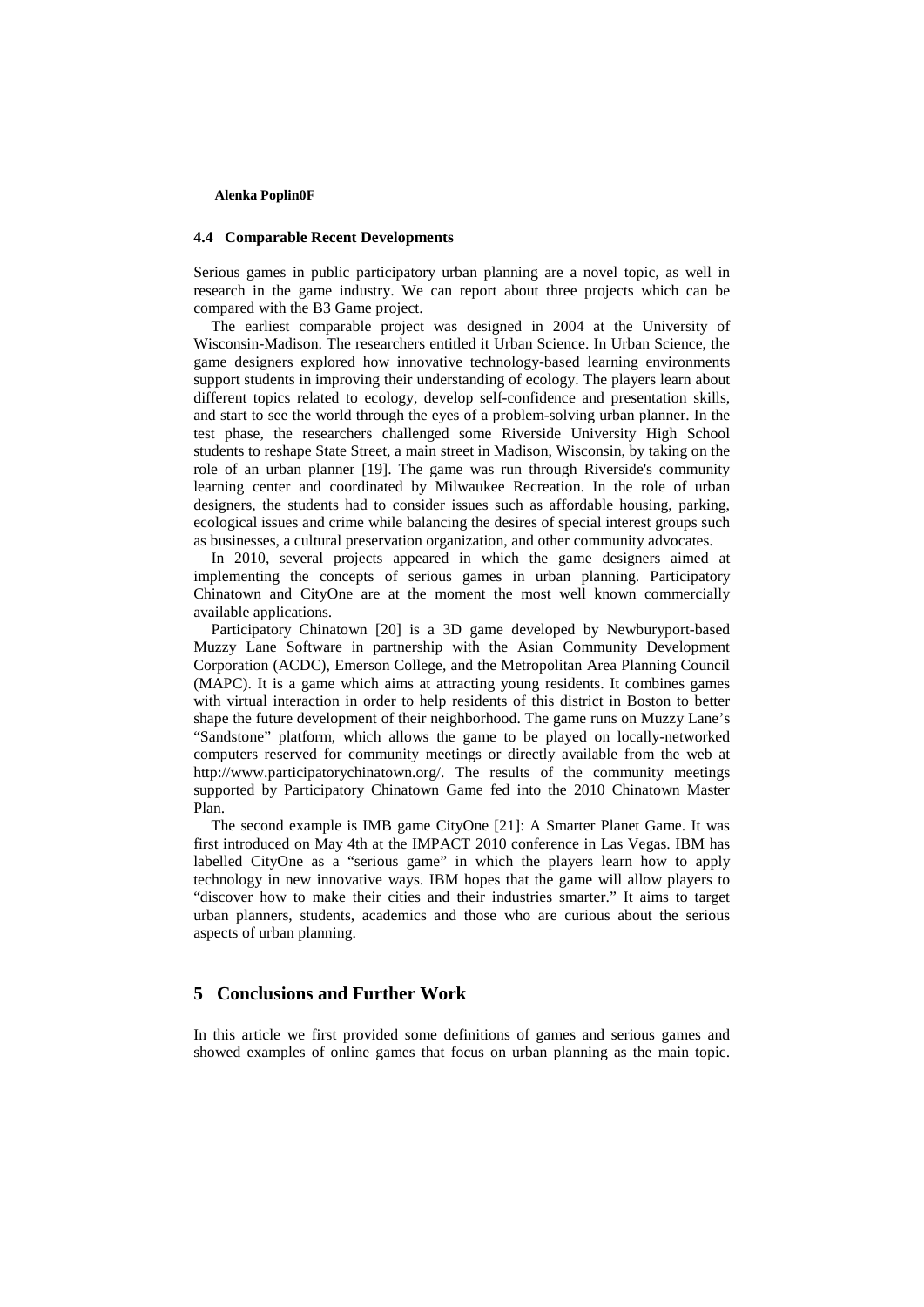These examples include online games such as SimCity, PlastiCity, Super City, City Creator [22], Dumptown or Recycle City [23], Face Your World [24], Urbis' Create Your own Supercity [25] and others, which were designed for entertainment purposes. Serious games, on the contrary, aim at supporting other, more serious processes, such as online learning or strategic communication. In our research on games and urban planning, we aimed at exploring the possibilities of a serious game design. Our interest is in creating serious games which can support the concept of playful public participation.

The process of game design and implementation of the B3 Game lasted one year. It included the following phases: a. an initial idea about the urban planning process we would like to support with the concept of a serious game, b. selection of the test area, c. design of the game, d. test implementation of the game and e. usability testing. The process resulted in a final design of the B3 Game done in Adobe Flash and, the project report describing the process of the design and the main results [18]. The B3 Game was designed for a young generation eligible to vote and to take on an active role in public participation processes; some playful and irreverent icons will attest to this. In spite of this fact, we were interested in testing the game with elderly people. The usability tests were designed and executed in 2009 and published in 2010 [26]. The results were very encouraging; elderly people were enthusiastic about learning about their environment and especially about learning in a new, game-based way.

One of the very important questions, often discussed within the design group, was how serious can a serious game in urban planning be. This is an important parameter that needs to be clarified for every urban planning game developed to support public participation. It is related to at least the following issues:

- a. Environment: How close to reality should the environment be presented in the game; shall the maps and 3D representation be geo-referenced or simply presented as a non-georeferenced space?
- b. Urban planning topics discussed: Shall they be taken directly from the current discussions about the changes in the city, or can this bring additional misunderstandings between the urban planners and citizens?
- c. Results of the participatory process: What should happen with the results of the game-based public participatory process? Should they be sent to the responsible urban planners or just saved on the server? Should urban planners take the responsibility for answering and commenting on the opinions submitted by the citizens? If this work is truly participatory, then yes, the results should be made available to the planners – but in which formats and applications?

Designing a serious game for public participation in urban planning opens up a whole range of questions which cannot be answered superficially. They depend on the potential users of the game, the main goals of the game, as well as the public participatory process in which the game is used.

In our further research we will investigate other possible elements of playful public participation such as sketching and drawing. Can they be combined with a game or rather used as a separate tool? We are further interested in gaining additional experiences in designing serious games for urban planning, focusing on different user groups and their specific requirements. We plan to continue working with elderly as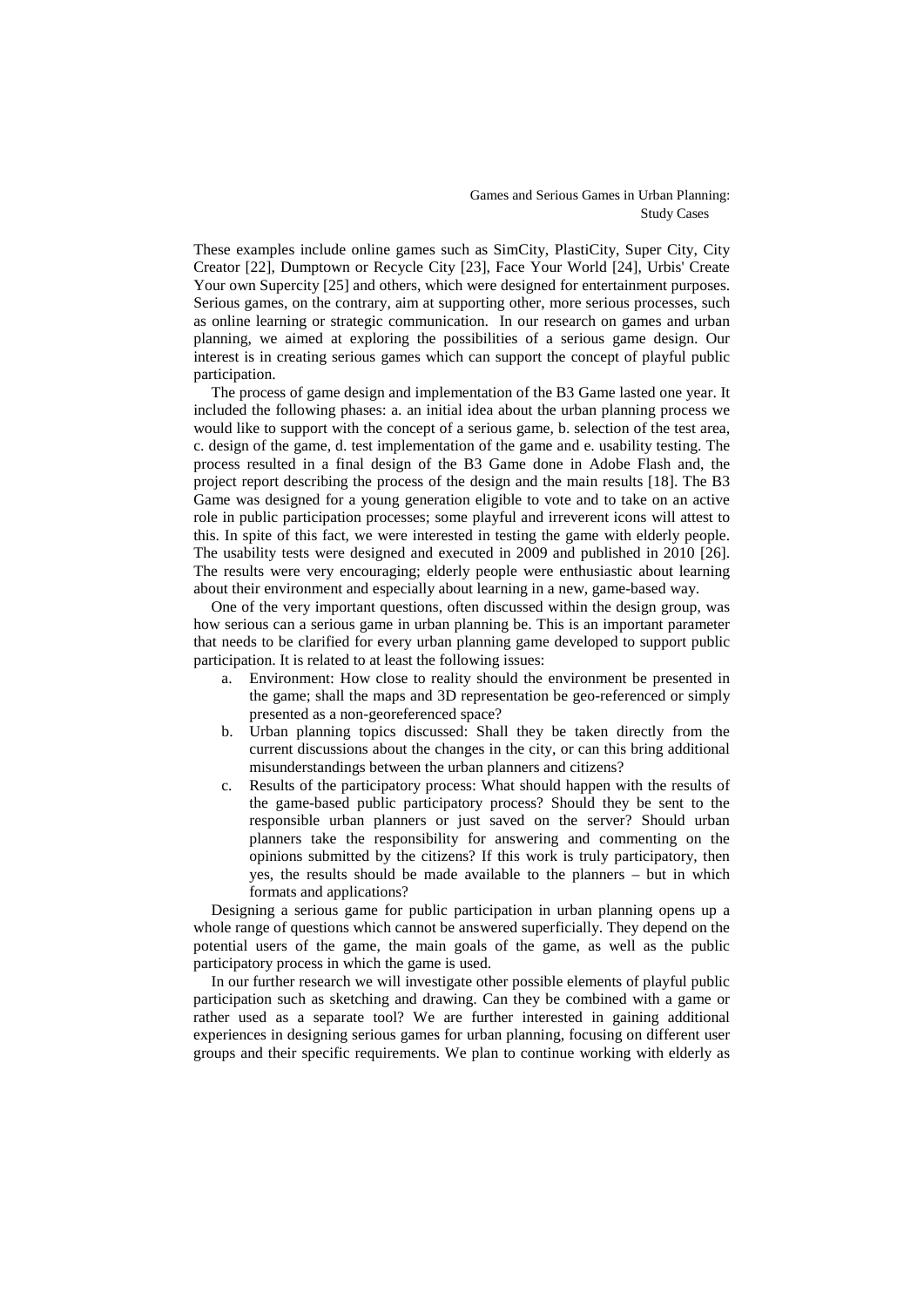well as young people. We believe that game-based public participation can bring enjoyment and information about the environment in which we live and can encourage citizens to become more active in urban planning participatory processes.

**Acknowledgments.** Thank you to M.A. Stephen Poplin for his valuable suggestion and improvements of the language. Thank you also to my students for their work on the creation of the B3 Game: Ben Hiba, M., Fischer, R., Franzke, S., Gutbier, H., Landahl, B., Lubbe, S., Menzel, F., Rossius, S., Schmidt, F. and V. Villa, for their dedicated work on the design and development of the B3 Game.

# **References**

- 1. Abt, C.: Serious Games. New York: The Viking Press (1970)
- 2. Parlett, D.: The Oxford History of Board Games. New York, Oxford University Press (1999)
- 3. Michael, D and S. Chen: Serious games: Games that educate, train, and inform*,* Boston, MA, Thomson Course Technology (2006)
- 4. Zyda, M.: From visual simulation to virtual reality to games. Computer, 38(9), 25-32 (2005)
- 5. Susi, T., Johannesson, M. and P. Backlund: Serious Games An Overview, Technical Report HS- IKI -TR-07-001, School of Humanities and Informatics, University of Skövde, Sweden (2007)
- 6. Prensky, M. : Digital Natives, digital immigrants, http: //www.marcprensky.com/writing/Prensky%20-%20Digital%20Natives,%20 Digital% 20Immigrants%20-%20Part1.pdf (2001)
- 7. van Eck, R. : Digital game-based learning: It's not just the digital natives who are restless. *EDUCAUSEreview*, March/April, 16-30 (2006)
- 8. Anderson, E.F., McLoughlin, L. Liarokapis, F., Peters, C. Petridis, P. and S. de Freitas: Serious Games in Cultural Heritage, The 10th International Symposium on Virtual Reality, Archaeology and Cultural Heritage VAST - State of the Art Reports, M. Ashley and F. Liarokapis (Editors) (2009)
- 9. Squire, K., Giovanetto, L. and B. Devane: From users to designers: Building a self-organizing game-based learning environment. TechTrends: Linking Research & Practice to Improve Learning, 49(5), 33-44 (2005).
- 10. Krek, A.: Games in Urban Planning: The Power of Playful Public Participation, In: Mobility Nodes as Innovation Hubs. Proceedings of 13th International Conference on Urban Planning, Regional Development and Information Society / Manfred Schenk, u.a. (Hrsg)., Schwechat-Rannersdorf, S. 683-69, ISBN: 978-39502139-5-9 (2008)
- 11. Lewis, J.: Making City Planning a Game. New York Times, June 15th 1989, New York, USA (1989), [http://query.nytimes.com/gst/fullpage.html?res=950DE4D71F3AF936A25755C0A96F9482](http://query.nytimes.com/gst/fullpage.html?res=950DE4D71F3AF936A25755C0A96F948260)

[60](http://query.nytimes.com/gst/fullpage.html?res=950DE4D71F3AF936A25755C0A96F948260) (accessed on: 1.12.2010)

- 12. SimCity 4[: http://www.simcitycentral.net/simcity4/](http://www.simcitycentral.net/simcity4/) (accessed on: 20.3.2011 (2011)
- 13. Fuchs, M.: Plasticity: A Multiplayer Urban Planning Game, In: Space Time Play, Level 4, 370-371, DOI: 10.1007/978-3-7643-8415-9\_137, [http://academia.edu.documents.s3.amazonaws.com/114955/PlastiCity\\_Fuchs.pdf](http://academia.edu.documents.s3.amazonaws.com/114955/PlastiCity_Fuchs.pdf) (accessed on: 21.11.2010) (2010)
- 14. Celmins, M.: Unravelled The Mistery of the Masterplan. In: Telegraph and Argus, Bradford, July 4, 2005 (2005)